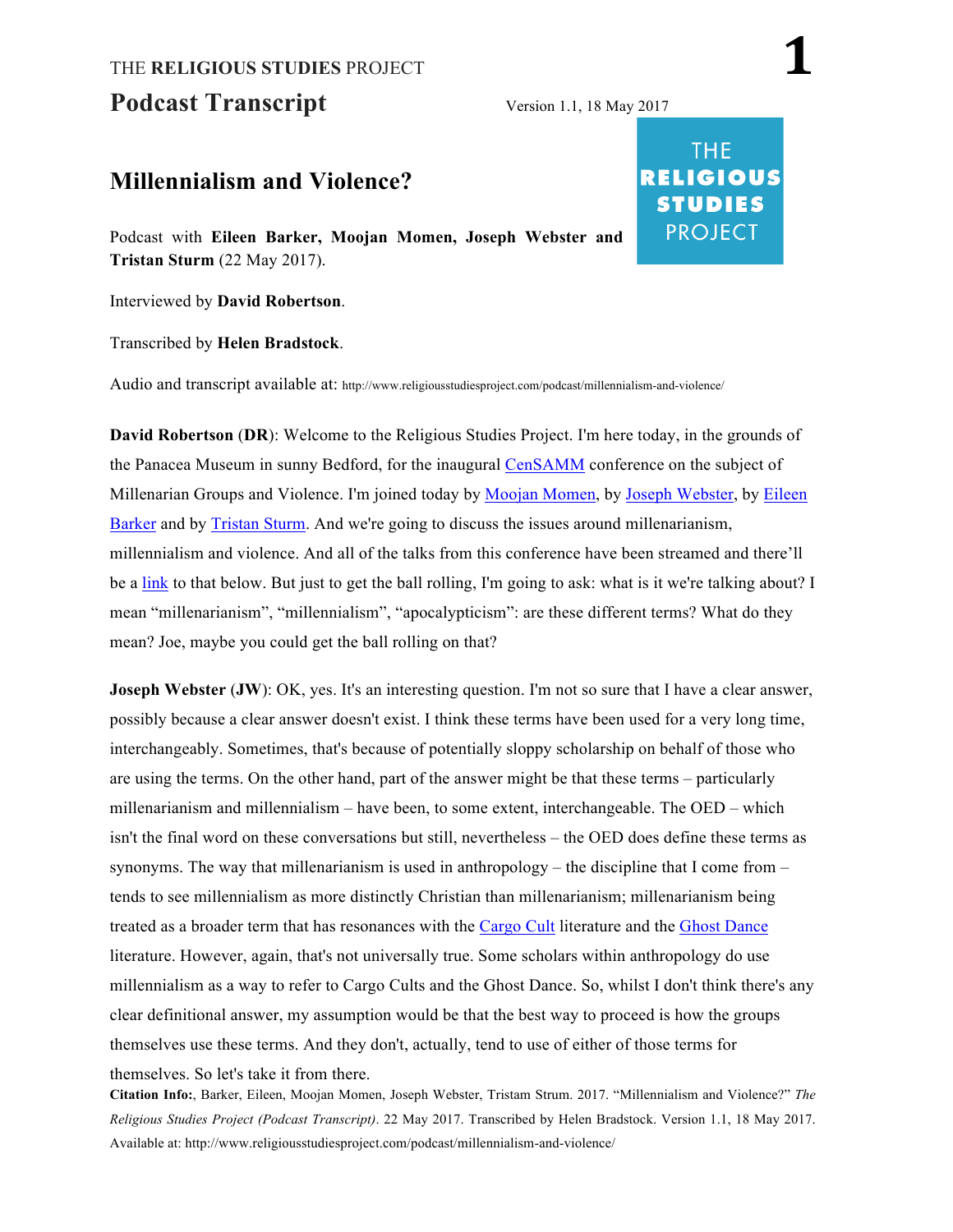# **Podcast Transcript** Version 1.1, 18 May 2017

**Tristan Sturm** (**TS**): I would add to that "apocalypticism". And I think we can think about apocalypticism versus millennialism – which is the distinction I would use – as two sides of the same coin. The Apocalypse or apocalypticism, meaning unveiling, happens before the Millennium: 1000 years, or a period of time after which the world ends. So, I would understand it that way; I would teach that to my students. I would say apocalypticism is the events before the sort-of Revelation – or the end of the world – and the Renewal is the Millennium. That's how I would understand it. And I think, using apocalypticism versus millennialism is important in certain cases. Apocalypticism is useful, of course, for various secular movements who don't believe in a Renewal, a new world, right? Whether that would come from climate change; Trumpism – potentially – for some individuals; and for others, equally, Barrack Obama, right? That doesn't have, necessarily, a Christian or any religious overlay over it. We can still use the term apocalypticism – and I think many social theorists do – to talk about things like climate change and the severity of the series of events that would happen from that.

**DR**: We're often, when we hear about apocalypticism, millennialism, we're often hearing about these cults, these controversial new religious movements. Eileen, maybe you'd speak to this? Is there some necessary connection between new religious movements and apocalyptic millennial thinking?

#### **Eileen Barker** (**EB**): No.

**DR**: Then why is it so often connected in the public mind?

**EB**: Well, it's quite frequent that millennial groups, or millenarian groups or apocalyptic groups will be termed cults. And cults, sort-of technically, usually means some kind of religious or non-religious movement that's in tension with society in some ways. There's a sort-of classic division between the cult and the sect, which are in tension with society and a denomination of the church, which aren't. But, technically, that's one thing. But just generally, in popular parlance, to say something is a cult means: "it's a religion I don't like". And it's not really very much more than that. (**5:00**) I mean, I often get asked: "Is it a real religion, a genuine religion, or is it a cult?" And you've just got to say, "Well, what do you mean by a cult?" and one man's, or one woman's cult is a another person's religion. Nobody says, "I belong to a cult." Not seriously. They might say it as a joke, or in self-defence. Now, some of these movements on which people put the label of cult are millenarian, but most of them are not. Well, I wouldn't like to say how many are and how many aren't, but the two don't necessarily go together – except that it's more likely that the millenarian groups are a sub-group of cult. But you get millenarianism in denominations and in church – if you're just looking at the tension with society – so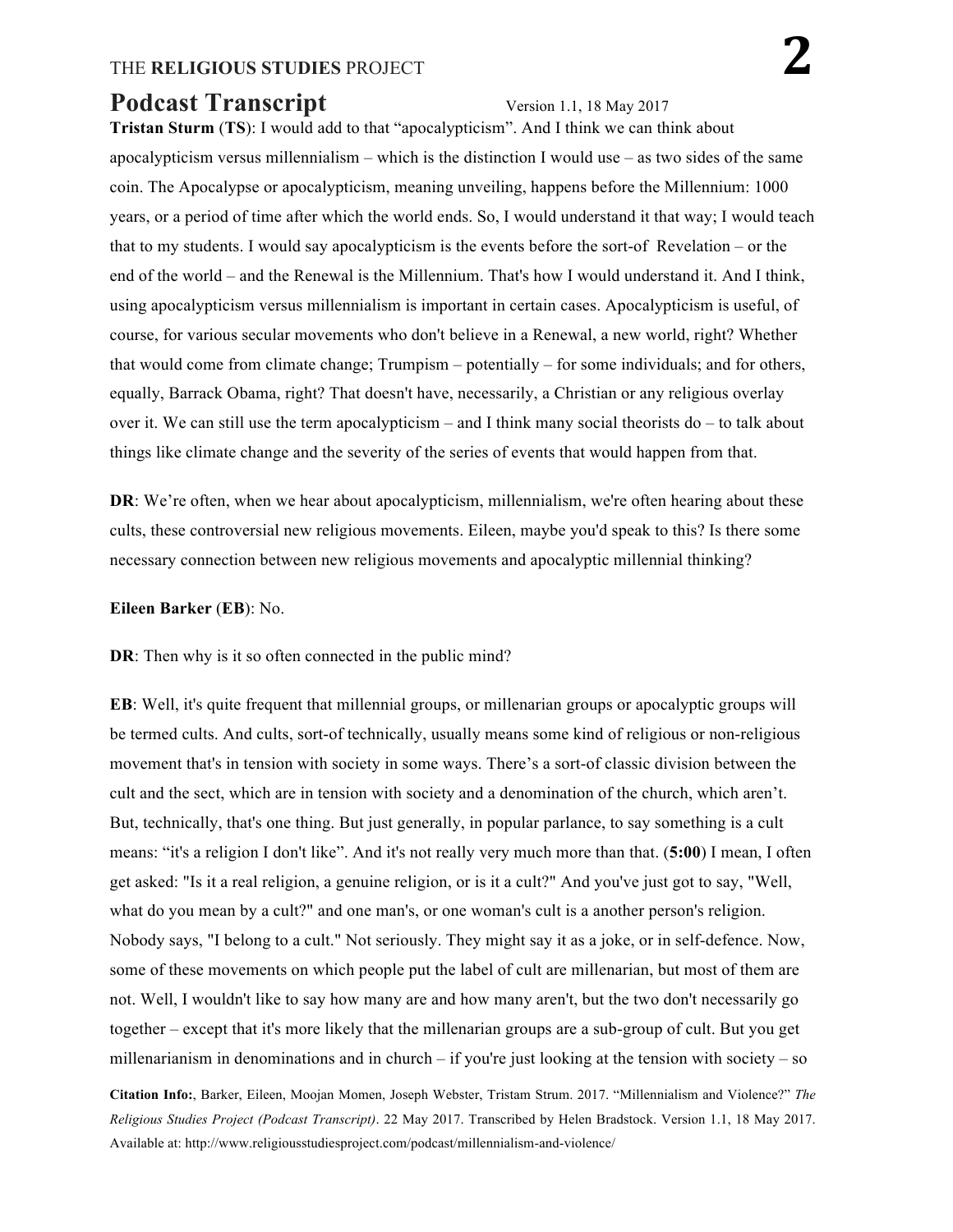# **Podcast Transcript** Version 1.1, 18 May 2017

it goes either way. You've got to be terribly clear what you're talking about. And sometimes such categories are useful, but quite often they just obscure.

**DR**: Indeed.

**EB**: So, say what you're talking about!

**Moojan Momen** (**MM**): And I think we need to bear in mind that, even Christianity itself , when it first arose – if you read the Gospels – you'll see there that they are talking about how Christianity is fulfilling prophecy. So Christianity is, therefore, a millenarian movement in Judaism and was probably regarded as a cult by other Jews. So, we're talking about a history of religion developing gradually from being a cult, to being a sect, to being a religion.

**DR**: And how important is prophecy? Is this an essential aspect here?

**EB**: I think so, almost by definition. Because you're expecting something to happen. So you have some kind of knowledge that's come from somewhere. Now it might just be in your own little brain, but usually there's somebody who says . . . or a book or something that can be read as saying . . . . So, there's some sort of "saying" what's going to happen in the future. It's future-oriented.

**DR**: Yes. But it's not entirely about the future?

**EB**: Oh no. No, I'm not saying that. It's necessary but not sufficient.

**DR**: It's a good in.

**JW**: Yes, I think that's right. I think one of the key aspects to whether we're talking about millenarian movements, or apocalyptic movements, or millennialism, is the way in which temporality and time are really central to what's going on. And crucially, I think, the way in which parts of time, which we customarily think of as very distinct, actually end up collapsing into each other and becoming conflated. So: the present being seen as a very unique moment when prophecy is being fulfilled; when things that were said of the future are coming to pass right now; but also that the present is seen as deeply resonant with an ancient past. Look at the way in which the Christian groups, for instance, that are most dispensational – groups like the Brethren, the Jehovah's Witnesses, some Baptist groups – certainly look at today's age as morally bankrupt and immediately reach back into the Old Testament past for examples of the same: Sodom and Gomorrah, the days of Noah, the days of the Tower of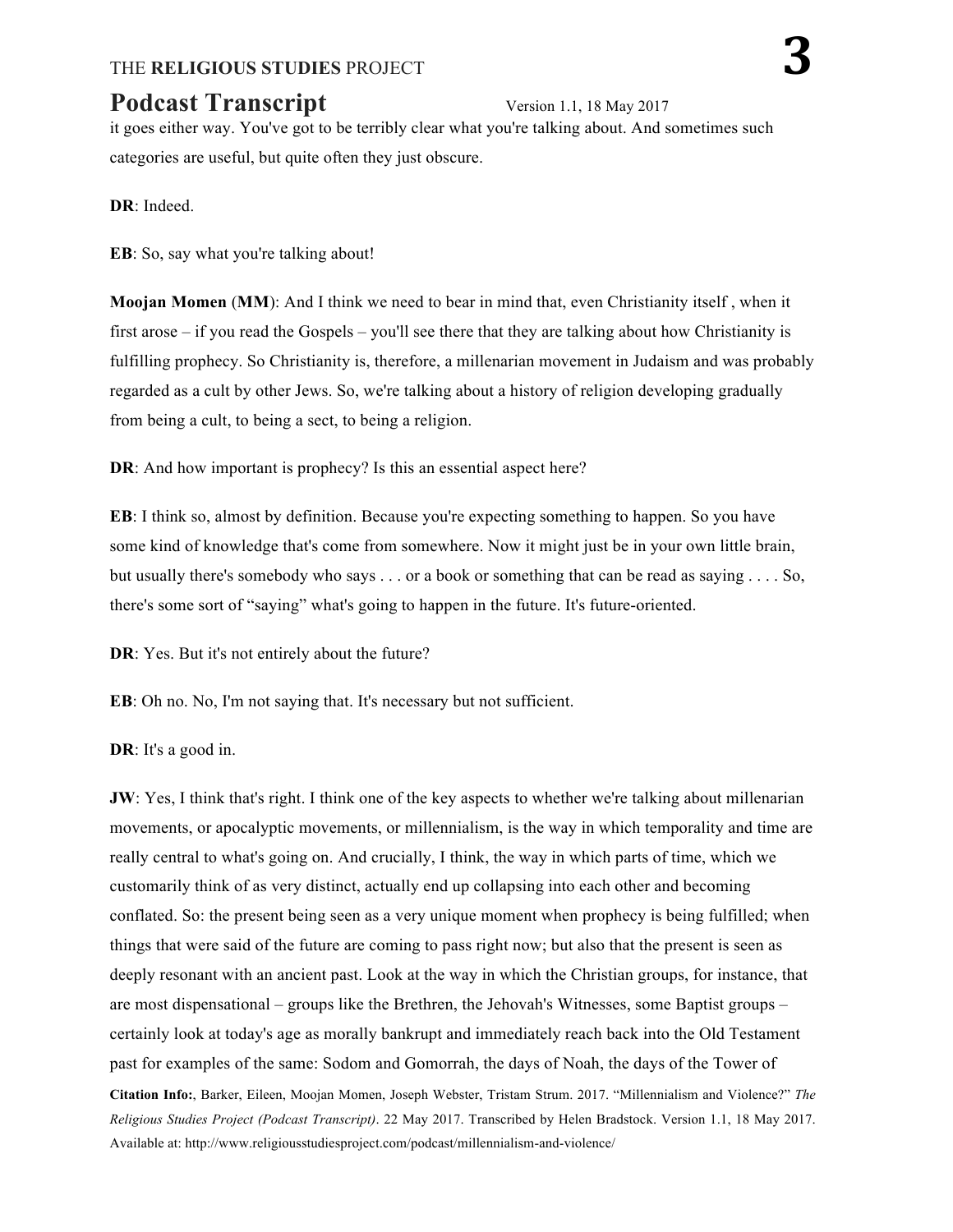# **Podcast Transcript** Version 1.1, 18 May 2017

Babel. And, immediately, what that does is it transforms the present into something that is not only future-oriented, but is deeply indebted to, and is seen as a replaying of ancient past Biblical events.

**EB**: Of course the Abrahamic faiths, Islam, Christianity and Judaism, have a linear view of history: that there's a past, we're in present and there is a future. And they're promising something about the future. But we should remember that a lot of new religions, cults, sects, traditional religions, are cyclical. And they see time in this sort-of birth, death, rebirth etc. Now, sometimes it's an upwards spiral. Sometimes you go through various ages. But they're not just sort-of straight lineal like they are in the Abrahamic [faiths], which lend themselves more to apocalyptic visions because there's something happening. But within Hinduism you can get different ages, which can be very different. And the New Age, indeed. There's something very fundamental that's changing in society, which is what's expected in these kind of movements.

**TS**: I would agree, but I also think, prior to say the Enlightenment, prior to Hobbes or someone like that, you would see, I think, a cyclical idea within Christianity, still. (**10:00**) I'm taking this from Reinhart Koselleck and he says, you know, the ideas of the Apocalypse didn't really emerge in the everyday life of Christians until, really, the period of the Enlightenment, with the idea of progress, and the Kantian idea that because the past is different, the future must also be different. And so we get this idea that the Apocalypse isn't part of a cycle, a scaled-up everyday cycle of seasons, that we would see with a lot of individuals. So, I think there is a change actually happening around the end of the  $16<sup>th</sup>$ century, where we're moving even out of a Christian cyclicalism to a more linear idea of the future. And I would add to that that I think now the future is becoming more important. And it's been studied I think, even across disciplines, it's becoming this tag term, that we're trying to theorise now. And I think here of Susan Harding, for example, who talks about "memories of the future". And she talks about, you know, that the future is a kind of memory. We have an idea of the past and those are kindof memories as well, outside of history. We're selective about the memories that we want to bring to the present and give continuity to the way things are. In the same way, we do that with the future. We kind-of know how the future's going to play out. We have a sort of selectivity of ideas. There are certain paths that we're pretty sure are more likely to happen that others. And we go down those paths. And prophecy functions in a similar way. It tries to close off the way the future could go. It sort-of says, "Well, this is the likely space that the future will go." And so it's closing off of the future. And we have a kind of memory of the future. We re-member ideas from the future. And we all do this. We do this with our jobs, how we foresee our lives are going to go. And they more-or-less do take place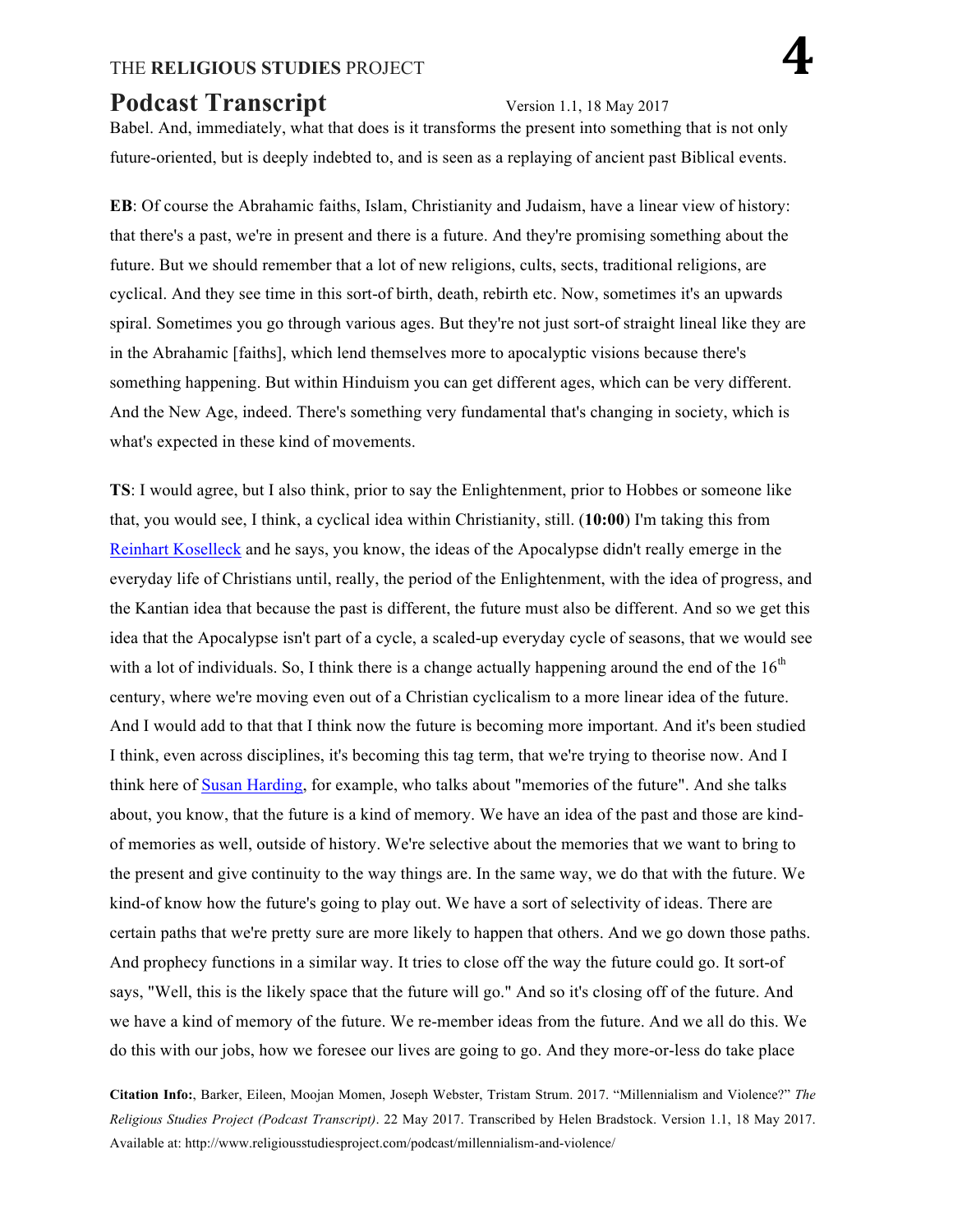# **Podcast Transcript** Version 1.1, 18 May 2017

the way we probably thought that they would, given a certain level of difference there. And so, I would say that about time. And I also . . . and there's a book that I really like. It's called "*The Past is a Foreign Country*" and he says that we're selective about our pasts. But I would say that the future is also a foreign country where we're selective about the future that we want to bring, to give meaning to our present. And, you know, St Augustine said this as well. He said that there's no such thing as the past or the future. There's only the present past, the present present, and the present future. And he's referring to that kind of presentism, I think, that exists across religions and everyday life. And that's really where we only exist.

**DR**: Well, I think an interesting and very important part of millennial thinking and prophetic thinking is that it places the individual right at this axis point of history. As you say, you know, it's the memories of history: a narrative construction, leading to this point and you have various futures branching out. And something about apocalyptic and millennialism, when it becomes involved in violence particularly, is that sometimes it's seen that in order for the future to go one way there has to be some sort of violent or cataclysmic change; which brings us to the issue of violence, then. Is there a necessary connection between millenarianism and violence? Or is that only in the popular imagination?

### **EB**: Absolutely not.

**JW**: I couldn't agree more. I see nothing within millenarianism that makes it essentially violent. And I think the other important point to make is that not only do we "other" millenarian groups, by often assuming that they are violent, but we normalise ourselves – the secular, the non-religious, the mainstream – as something that is somehow essentially non-violent. So we make cults and sects and millenarianism essentially violent and we make the mainstream somehow essentially non-violent. And I think both are completely false. The evidence just does not stack up.

MM: And, of course, we're sitting here at the Panacea Society, which was a millenarian movement that was not at all violent, so . . . . And, in fact, probably the vast majority of millenarian movements are not violent. It requires a certain set of circumstances to lead a millenarian movement to violence. And the vast majority of them don't have that set of circumstances.

### **TS**: Can I add to that?

#### **DR**: Yes, absolutely.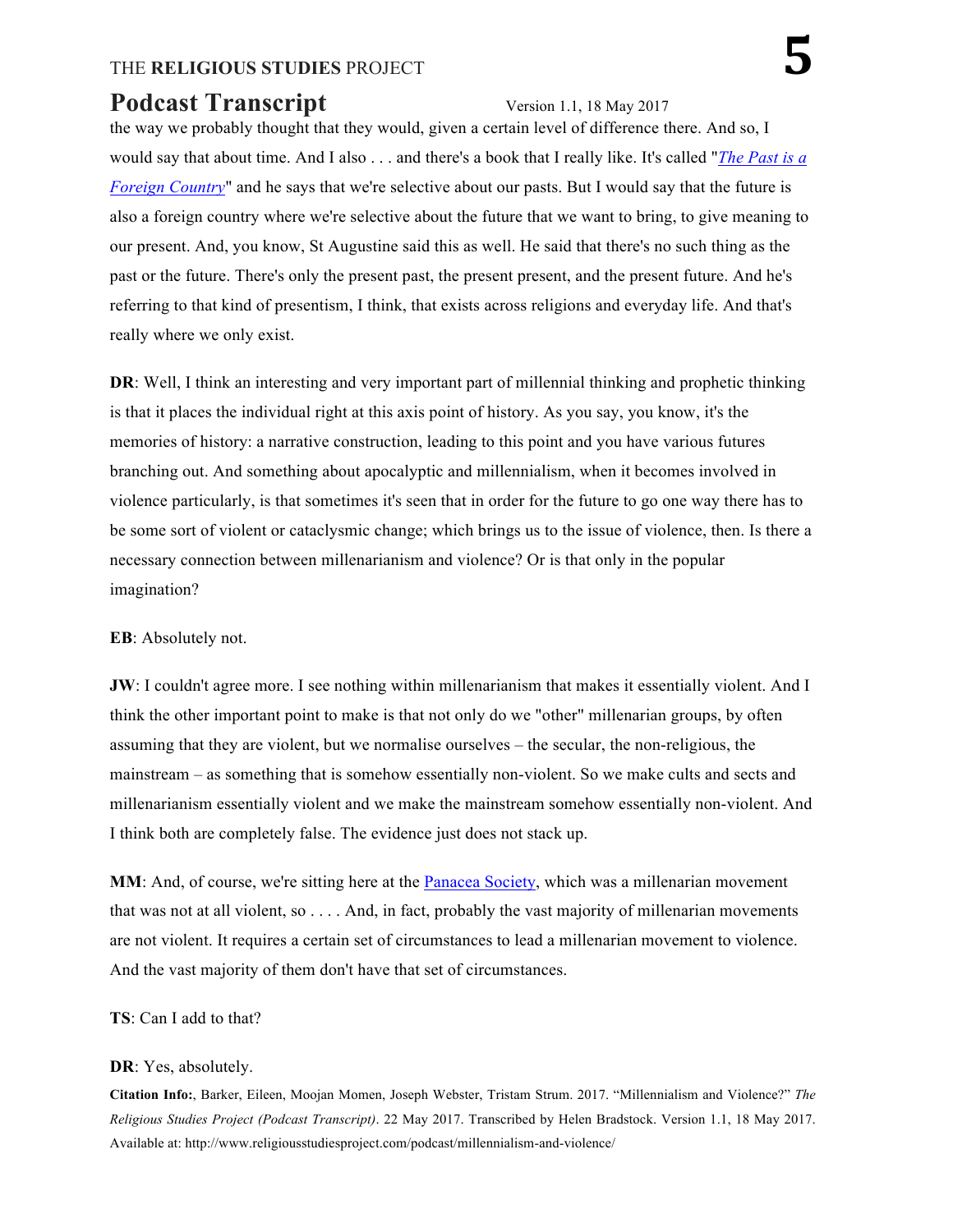# **Podcast Transcript** Version 1.1, 18 May 2017

**TS**: I guess I'm interested in the way we're using the word "violence", here. I think we're talking about overt, coercive types of violence. But I think discourse or language can be violent as well. (**15:00**) I think certain other, "small v" forms of violence take place as well. And they take place outside of . . . they're not exclusive or endemic to millennial movements, they happen in everyday life. I'm speaking here of a kind of power that we exact on all sorts of things. And millennial movements, apocalyptic movements are a different kind of normative discourse and they challenge the dominant normative discourses that Joe was just talking about, right? In a sense they're kind-of doing a violence: they're trying to change the way we think about the world. Our normative way that we think about the world is not the right way, it's not the absolute truth. It's truth because more people believe it than often the millennial and apocalyptic movements. That doesn't mean there's not a kind of violence that's going on there: there is.

### **DR**: Absolutely.

**EB**: I'd like to add that a lot of the movements are actually pacifist and they work hard for pacifism. And it's very interesting that today, while this is being recorded – April 6th – the Jehovah's Witnesses are – perhaps it's already happened – being threatened with entire extinction from Russia, because they are absolutely non-violent. They're in prison in places like South Korea because they're conscientious objectors. They won't kill. They're prepared to be killed. They were killed in Auschwitz, for example. Unlike the Jews and the homosexuals and the Gypsies, who were going to suffer anyway, the Jehovah's Witnesses could have said, "No, we'll obey the state", and they didn't. They preferred to be killed rather than this.

### **DR**: Mmm.

**EB**: Because they just refused to do certain things. And the group that you were talking about today, also tried to be pacifist. And so it's not just that they're not violent. They will work against sometimes. But of course, some are violent with a capital V.

**Citation Info:**, Barker, Eileen, Moojan Momen, Joseph Webster, Tristam Strum. 2017. "Millennialism and Violence?" *The Religious Studies Project (Podcast Transcript)*. 22 May 2017. Transcribed by Helen Bradstock. Version 1.1, 18 May 2017. Available at: http://www.religiousstudiesproject.com/podcast/millennialism-and-violence/ **MM**: Yes, the group that I was talking about today was historically the Bábis of Iran. They were a precurser of what is today the Bahai faith. But in mid-19<sup>th</sup> century Iran they were a group that became very popular, spread very rapidly. And the leader of this group worked very hard to diffuse the violent possibilities, because he claimed to be the Mahdi – and people were expecting the Mahdi to come and lead an army to victory. So they were expecting a violent result from Mahdi coming, and the Báb worked very hard to diffuse that potential for violence. And, really, one of the main factors that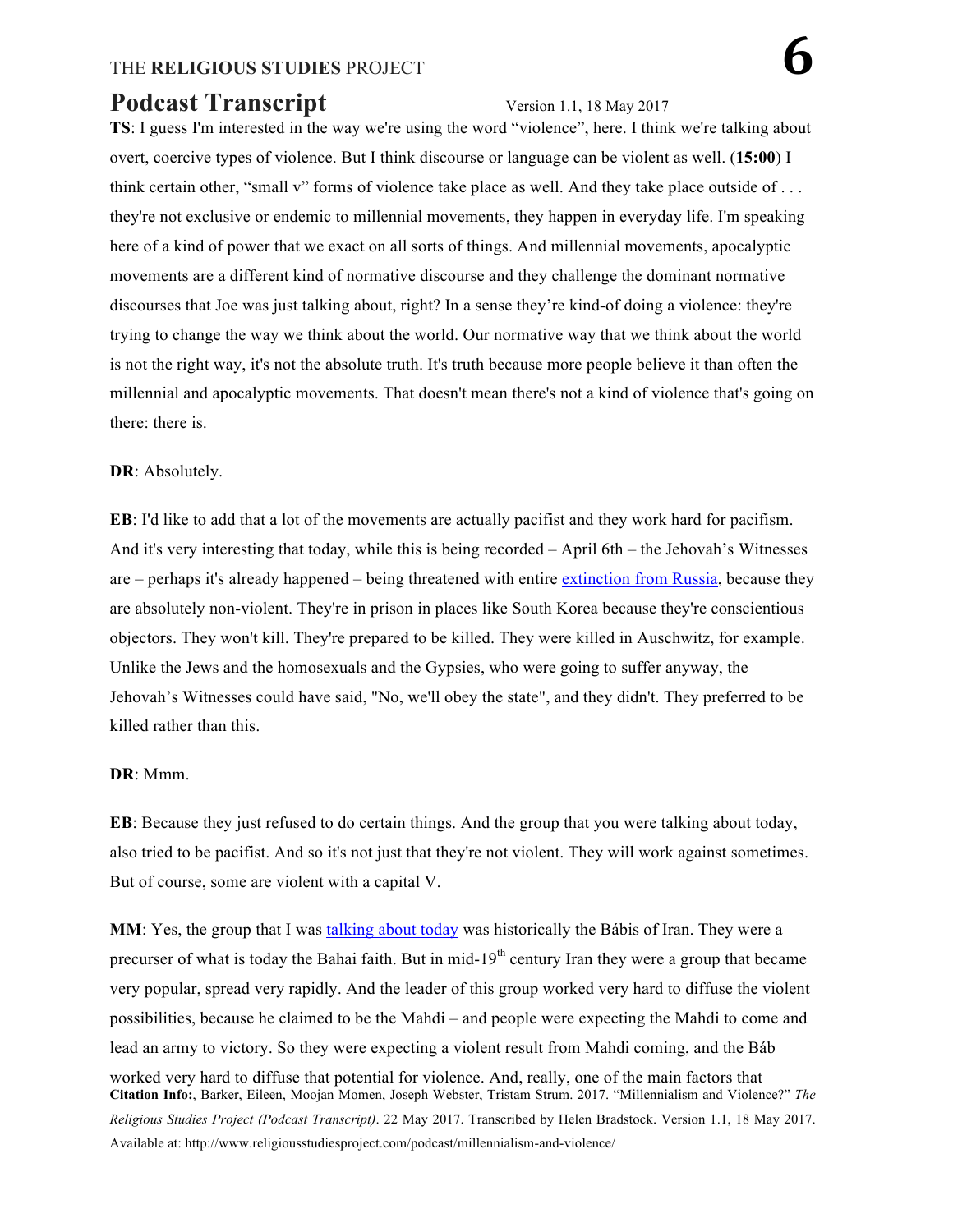# **Podcast Transcript** Version 1.1, 18 May 2017

eventually did lead to violence, as a result of this movement, was the fact that the Báb was removed from his ability to lead his followers. Because he was imprisoned in a fortress, right up in the northwest corner of the country, and therefore cut off from his followers and prevented from leading his followers in the way that he wanted to.

**DR**: Did you want to add something there, Joe?

**JW**: Well, this is an issue that we've been discussing throughout the day. I think, when we speak about violence, when we speak about the way in which pacifism within new religious movements is often ignored . . .

**EB**: Or, seen as dangerous and violent!

**JW**: Indeed. . . where the refusal to fight becomes a type of extremism. I think, connected to this, is the way in which, in some cases scholars, and in other cases political entities – governmental agents – try and explain *away* millenarian movements rather than explain them. And, I guess, by that I mean that they have a tendency to look for external causes of behaviour: explanations which, wholesale, refuse to countenance the possibility that the local native account – emerging from within the religious movement in question – might have something to contribute to an understanding of why that movement is doing what it's doing; or in some cases, not doing what it's not doing, for instance, fighting. So if we try, as scholars, to begin to break down the idea that religious movements are saying and doing one thing and on the other hand our job is to analyse them in ways that are alien to that movement and external to that movement; if we begin to break down that process of explanation, I think we might begin to have a more fertile understanding of what new religious movements are, or what millennial movements are. Because we can learn things from them in ways that very often we simply refuse to acknowledge.

**DR**: Absolutely. (20:00) And that's something I talk about a lot, especially. . . . It's part of the heritage of Religious Studies to be talking about beliefs, and particularly about deviant beliefs, and sometimes going as far as pathologising these kind of ways of viewing the world. But your work, I know, is talking about things that are very relevant to today: you mentioned Trump earlier on. And when these political movements, for instance, suddenly start to engage with other millenarian kind-of ideas, I think it shocks people when they actually realise, " well, maybe this is more normal" than they perhaps realised.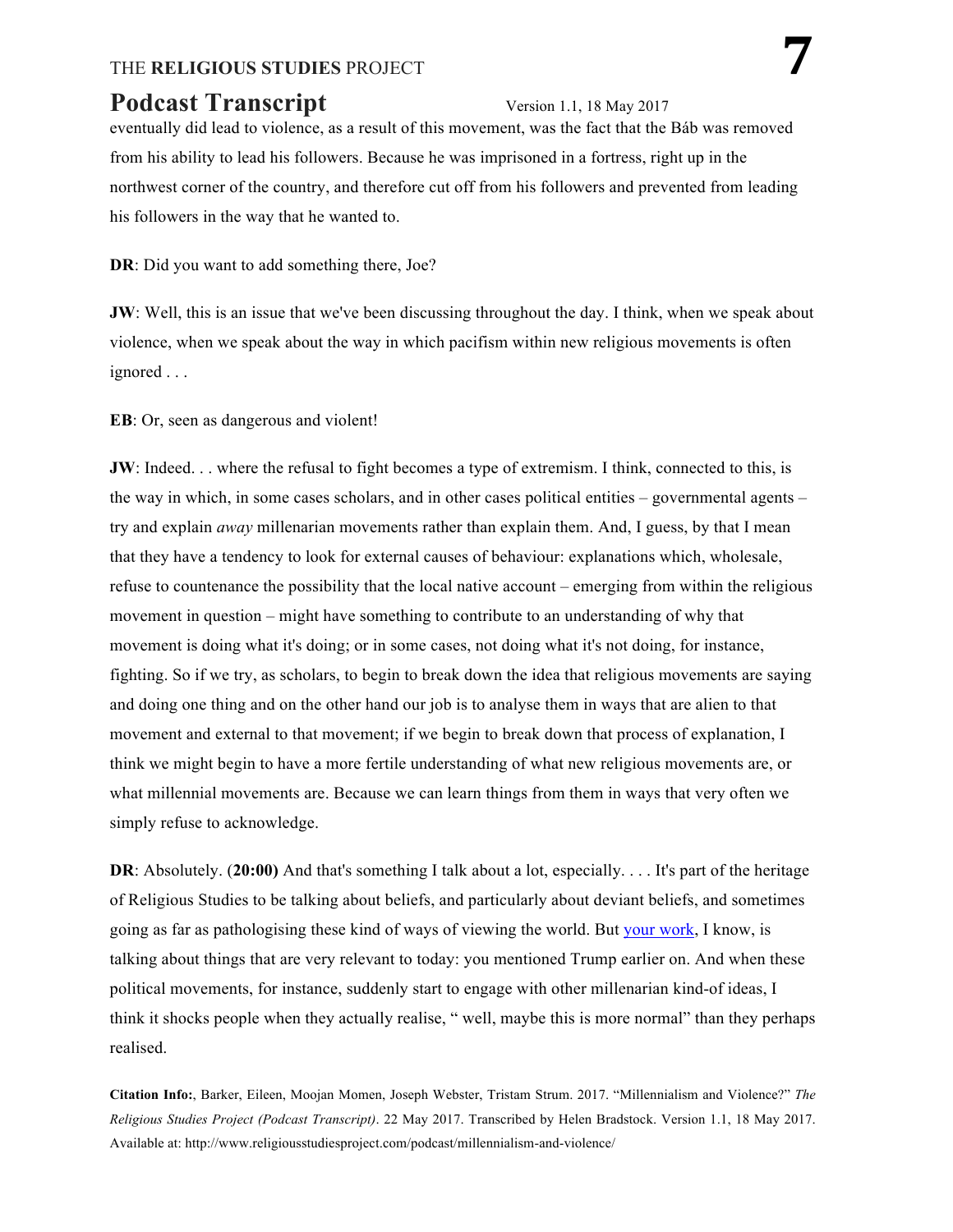# **Podcast Transcript** Version 1.1, 18 May 2017

**TS**: I think there's a couple of things going on here, right? Let's start with Trump. One of Trump's main security advisers, Steve Bannon, has his own millennial perspective: something he calls the Fourth Turning. He gets this from a series of books on generations, which is a kind of secular apocalypse: that the world is getting bad, capitalism is being destroyed, traditional culture is being broken down, and he needs to take action to do something about that. In other ways, some millennial groups align themselves with political groups, right? And maybe their action is something as simple and normative as voting. It's not really taking action. In fact, many of the groups that I study – Christian Zionists [for example] – are fatalistic. They're pacifists, in the sense that they don't actually take any kind of physical action, but they might vote. But we might even argue that doing nothing sometimes is still taking a side, right? So the groups that I study, the Pilgrims – the Christian Zionist programmes from the United States, going to Israel and Palestine – they're not doing anything to contribute to the conflicts that I write about, directly. But indirectly they are, insofar as they support a tourism industry; they support a particular political ideology, both in Israel and America that might actually take physical violence, or take the form of physical violence. So, in a sense, they're pacifists but they're still involved, or part of the assemblage of violence, I would argue.

**DR**: So when violence does arise, then, what is difference? What happens there? What is the process by which a group minority or majority becomes violent? I mean, there are well-known cases, obviously: Waco seems to be the sort of paradigmatic account today, at the conference; but Heavens Gate as well; Jonestown. What is it that causes violence in these unusual cases?

**EB**: Well, they're all different. Part of our job, as scholars, is to look at the particulars in order to try and compare them, in order to see the similarities and differences, and pull out some of the threads and similarities. But there aren't a certain number of similarities, and the other things are different: there are groups; there are categories; there are clusters; bundles of things that seem to go together; and the sort of tension that Joe was talking about earlier between the internal reasons and the external reasons – and Stuart Wright had a paper, today, which talked about this – and the importance of seeing the interaction between the two. And you can't predict by doing one or the other: it's seeing how the two react on each other. And these can lead to spirals of what criminologists call "deviance amplification": each side does something that's slightly bad in the other side's view and gives the other side permission to be slightly worse. And so it grows. . . and then – wham! And Waco is an example of that. But Waco is very, very unusual, thank goodness! There are cases where you can see this writ large – and they're easy to see – and therefore we focus on them, because they give us a kind of template, or an idea,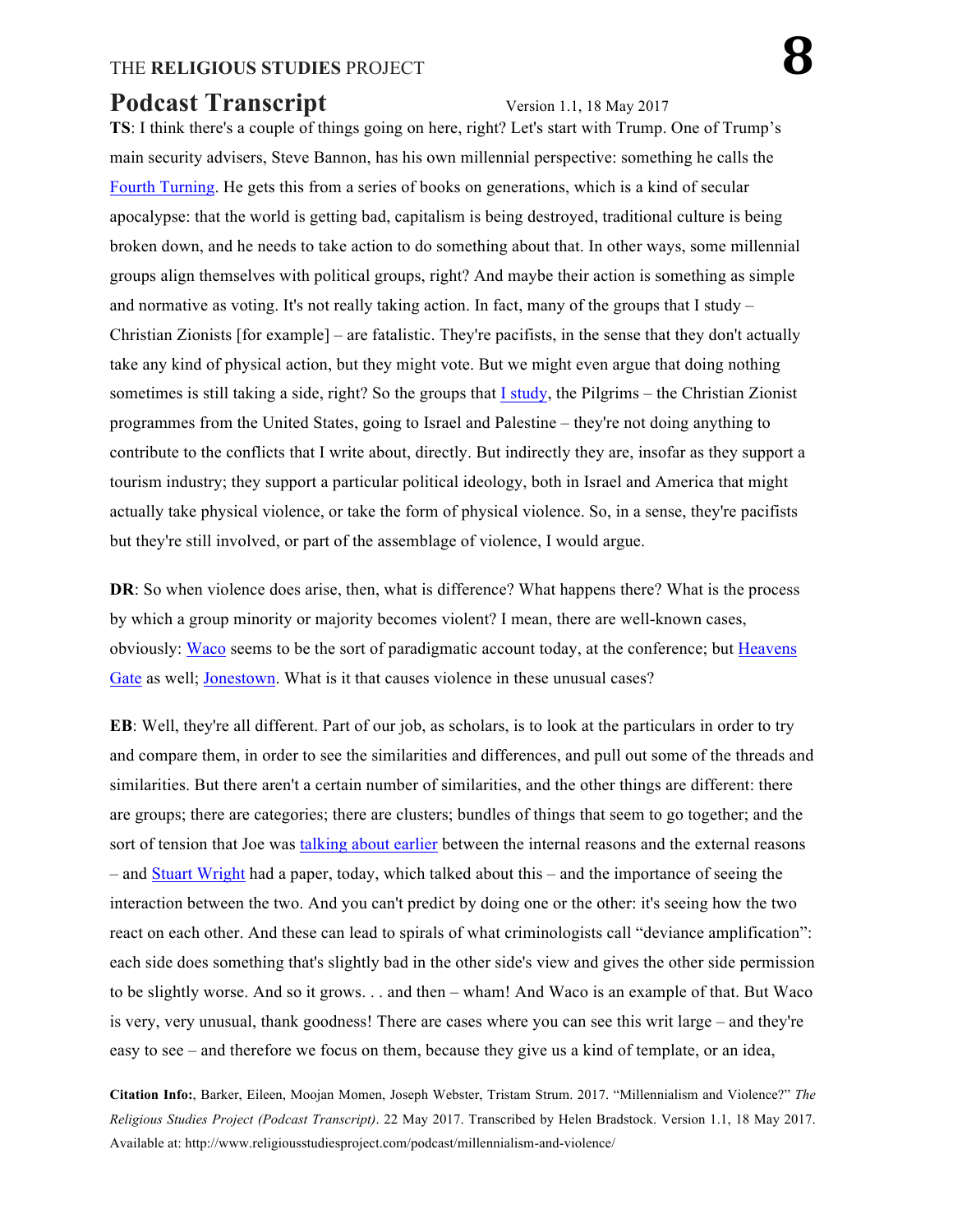# **Podcast Transcript** Version 1.1, 18 May 2017

against which we can measure the other movements which are not like that. And I think it's very important that we keep remembering that they're not like that, and that we look at the other ones and take those into our calculation, as well. I think that's important. I think the reason why Waco – or perhaps another example would be Aum Shinrikyo – becomes paradigmatic is because, there is some sense in which we've already come to the study of Millenarian movements having decided that they are somehow profoundly different to religions at large. And therefore, by a process of scholarly selection by us, we simply focus on those cases which fit the paradigm. (**25:00**) This is the classic case of "normal science": that we simply look for evidence which fits pre-existing paradigms and conveniently – or, in some cases, very inconveniently – ignore all the other counter examples; and the theories – or, in some cases, prejudices – that we have of these groups are wrongly reinforced. And another consequence of this is, as Eileen says: many of the groups that are committed to non-violence – or don't even feel the need to commit themselves to non-violence because they are so inherently nonviolent that that commitment doesn't need to made – that those groups are simply ignored. Many people don't focus on those groups because they simply don't fit the prejudices that we seem to have within the scholarship.

**EB**: I think we have to make the distinction between the violence that is done to a group and violence that the group does. And nearly all the violence is done – again with a capital  $V - iS$  done to their own members. Some are done to people that they know, personally, who they don't like. And very, very few are done to strangers: Aum Shinrikyo is an example, but one of the very few; the Manson family is another one. But, mostly, the harm is internal rather than externally directed. Most of them expect that God, or something, will happen: the Apocalypse or Armageddon will happen. Now, they might have to be the midwife – and that's another quite interesting question that we haven't touched on yet, is: what happens when prophecy fails, when they expect this great big change? But I think it's important to remember that very, very few go around killing people. That tends to be the traditional major religions – the churches and the denominations – who've got the money and the armies. Now, of course, it might be different if they get hold of sarin gas or something, but this happened very much . . . .

**DR**: This ties into what you were saying before, about the importance . . . . We have to generalise, to some degree, to make cross-comparisons, but we have to remain aware of the important differences all the time. And, a lot of the time, these groups that we're comparing – the actual violence that we're talking about is very, very different. And you also have cases like Heaven's Gate, where there's very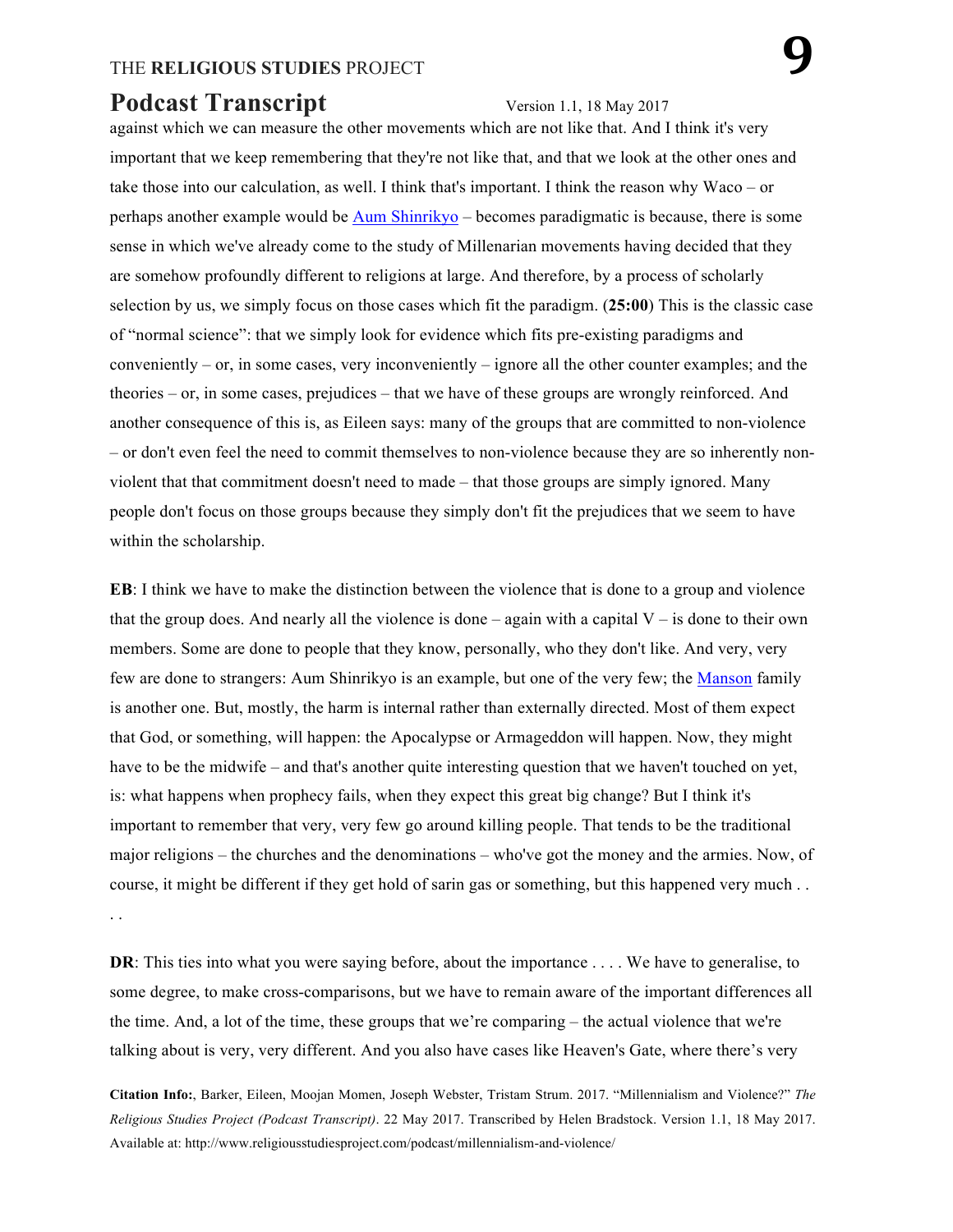

little evidence of coercion there. I mean, if you watch the exit videos that the members shot, for instance, they're going quite happily into that situation with their eyes fully open. It's only from our external point of view that it can be described as violence at all – largely because of going into it, or looking at it, with this kind of brainwashing mentality that earlier discourses on new religions bought into, which is very much discredited now.

**EB**: And they were only harming themselves.

**DR**: Exactly

**EB**: And Joe ought to jump down on me immediately, because they didn't see themselves as harming . . . .

**JW**: Of course!

**EB**: They saw themselves as being 'transitionised", or whatever the word was?

**JW**: Going to the level above the human, TELAH. Yes, I think that's a really interesting point: that what he have here is – to bring it back to your question about failed prophecy, and this does link to violence . . . . Whether or not we can genuinely point to groups like Heaven's Gate; or classic historical case studies like the Millerites; or Festinger's famous book about cognitive dissonance, using the Seekers – even if we leave violence in the equation, or if we take it out – there is still the enduring question about: does prophecy for these groups ever fail at all?

**EB**: Oh, it does!

**JW**: Well see, I'm not so sure about that. When I think about Heaven's Gate I think about the fact that they ended their lives and – as far as we're aware, as far as they're aware – made a successful journey to where they were going. The same, I think, can be said with the Seekers and Mrs Keech: the idea that the prophecy did not fail, the flood didn't fail to arrive, it wasn't a failure, it was them successfully spreading enough light to call the floods off. The Seventh Day Adventists did not explain away a failure of Millerite prophecy. It seems to me that Ellen White simply realised that Miller's prophecy was correct but that the revolution began in heaven, not on earth. So, I'm intrigued to hear your pushback on that. In what cases does prophecy really fail?

**Citation Info:**, Barker, Eileen, Moojan Momen, Joseph Webster, Tristam Strum. 2017. "Millennialism and Violence?" *The Religious Studies Project (Podcast Transcript)*. 22 May 2017. Transcribed by Helen Bradstock. Version 1.1, 18 May 2017. Available at: http://www.religiousstudiesproject.com/podcast/millennialism-and-violence/ **EB**: Well there are some groups that have said, "Oops, we got it wrong!" (**30:00)** I can't remember his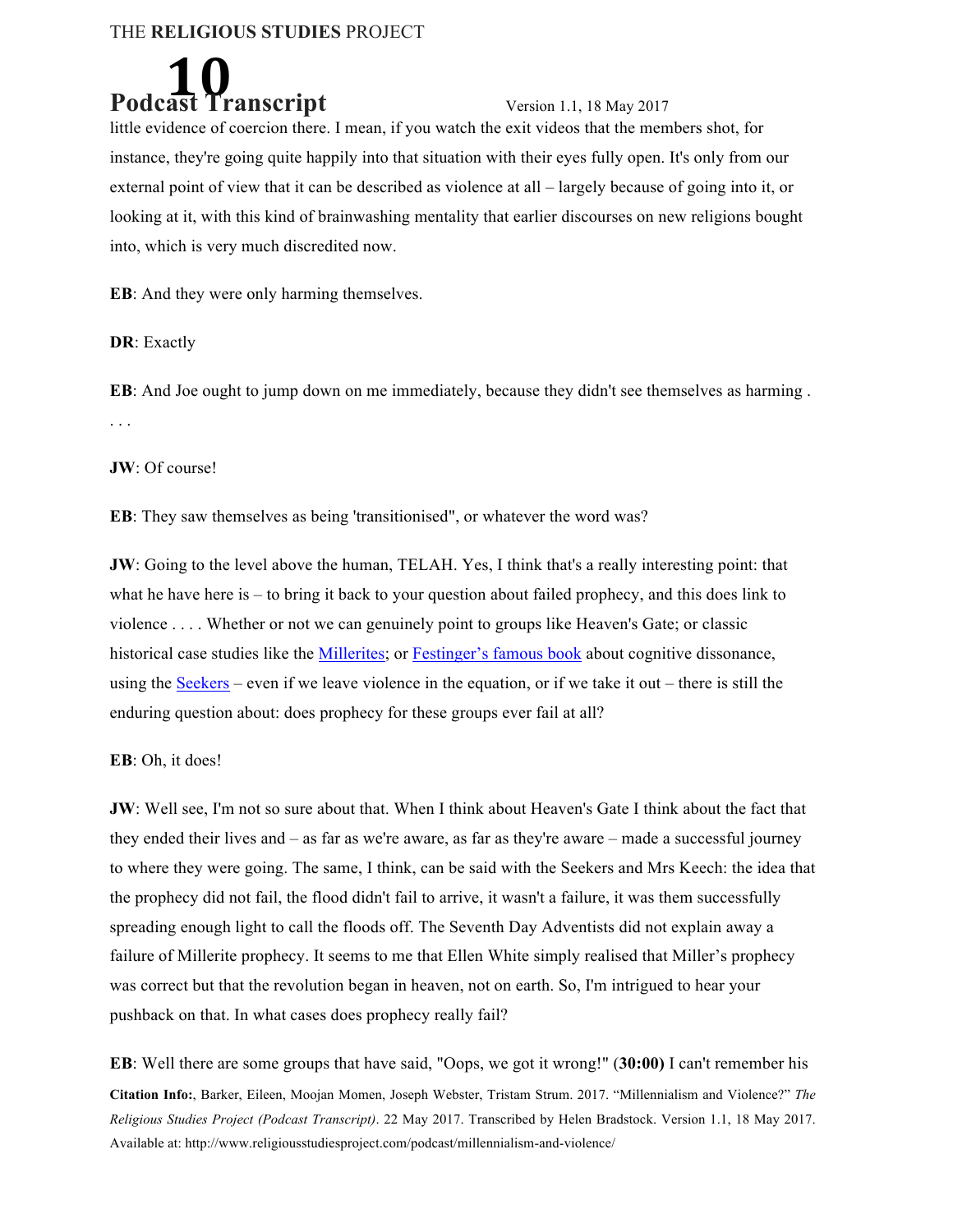

**Podcast Transcript 11, 18 May 2017** name. The man who – it was May sometime about 4 or 5 years ago – Radio something ...

**All**: Harold Camping

**JW**: Family Radio

**EB**: Now, he said . . .

**DR**: After a couple of events, yes!

**EB**: And, at that time, he said "God got it wrong", according a newspaper headline!

**DR**: Which is one of the techniques mentioned in Festinger's books, actually: that the transmission was garbled and – reception issues.

**EB**: You can get the reception wrong; you can have it happening in the spirit world - like with Joanna Southcott and lots of others; you can have people saying, "Well, because we did this, we stopped the terrible thing happening"; or you can say, "Because they didn't do this, God didn't come yet. We weren't ready. We didn't listen to the Messiah, telling us what to do." There are a whole lot of different ways out. But there are those that . . . . There was a chap – again, I can't remember, I want to say Garland – he was a Chinese chap in America. And he said, "I'll come out and apologise if nothing's happened." And he came out and apologised. This was about ten years ago. He was Chinese, or he was Oriental of some kind.

**DR**: Well, hopefully, one of the listeners can tell us who it is in the comments.

**EB**: I'm sure they will. And provide other examples.

**DR**: I hope they do.

**Citation Info:**, Barker, Eileen, Moojan Momen, Joseph Webster, Tristam Strum. 2017. "Millennialism and Violence?" *The Religious Studies Project (Podcast Transcript)*. 22 May 2017. Transcribed by Helen Bradstock. Version 1.1, 18 May 2017. Available at: http://www.religiousstudiesproject.com/podcast/millennialism-and-violence/ **TS**: I want to add to this conversation about "small v" versus "big V" violence. I think, one way in which small v violence takes place is . . . Harold Camping is a good example. A lot of people – thousands of people – sold their houses, they went into debt; they expected this to happen. That had a tremendous amount of violence on their families and their lives. They moved into forests, they bought bunkers. This is a form of violence, right? I think another form of violence, that wasn't really talked about in the conference, is spatial violence: the way that these groups imagine spaces in particular ways; homogenised spaces; map spaces; understand whole groups of people in homogenised ways and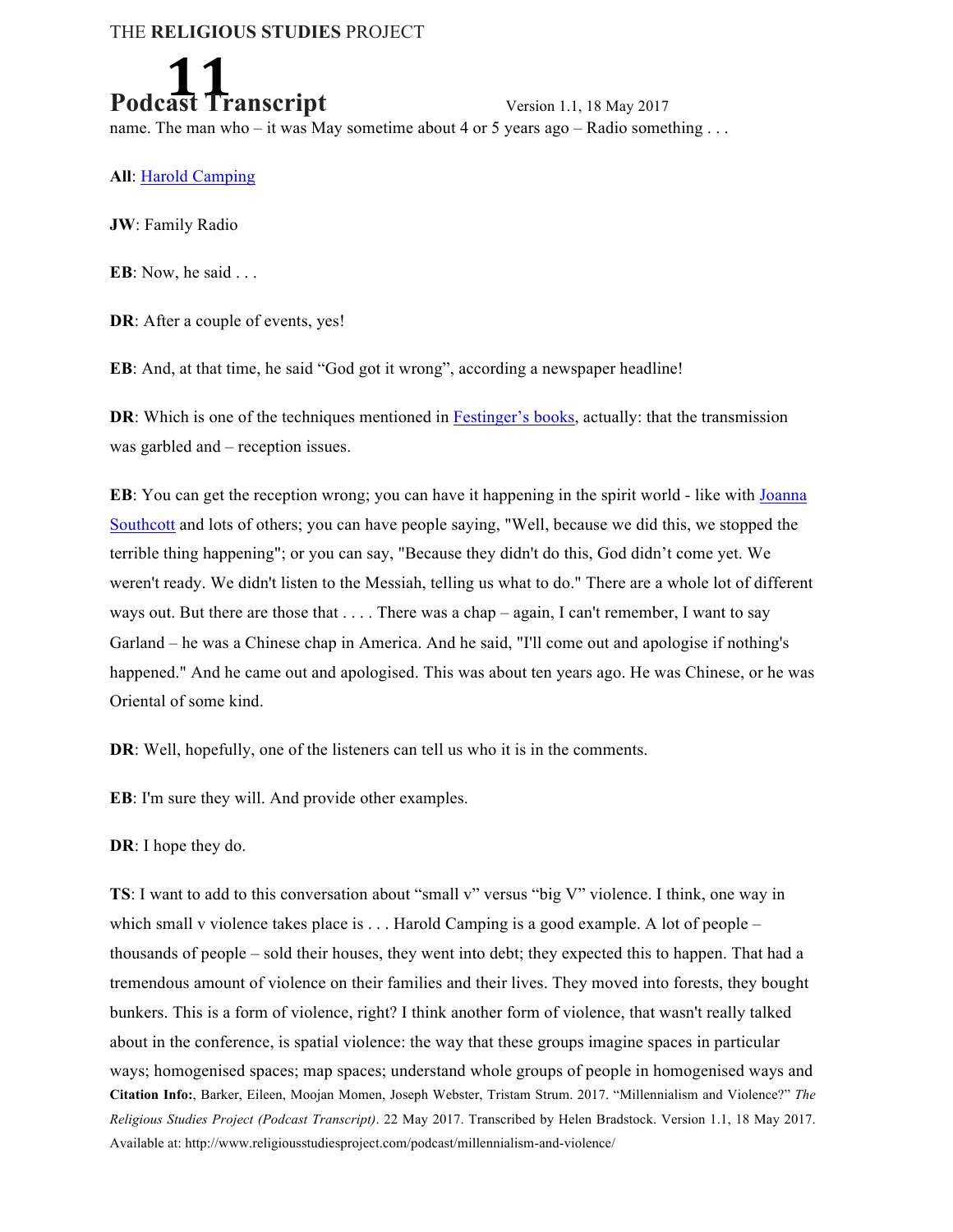

treat them in certain ways. And some of these groups are aligned with state power. Sometimes the state see them as a threat, and disciplines them with large V Violence. And sometimes they align themselves with the state: with large V Violence; by their voting for them; by their interests. We're seeing this at the moment with Donald Trump – he's doing all sorts of violence to homosexuals, to women's rights over their body, these sorts of things – aligning themselves with larger Christian movements like Christian Zionists, like pre-millennial dispensationalist, right. . . that are doing violence to all sorts of other people within the electorate. And also, in terms of foreign policy, the way that Americans understand Muslims, the war in Iraq, right? These are all contributing factors. I think maybe the mistake, then, is to look at just the millennial movement. You have to see the effects that they have outside of their movement, right? Their social effects. Look at Marxism, for example. This is a good example . . . . Or another point, maybe, I want to make is the difference between belief and practice. So, we have textual beliefs – we have written documents, for a lot of these groups – and then we have the way people actually act, which are two different things. You know, would someone say that Stalin was a true Communist – a true Marxist – who murdered millions of people? Is that an example? Marxism is a form of millennialism: it's clearly interpreted and was influenced by Jewish and Christian thought, in the way that there is a kind of . . . . Capitalism kind-of reaches a point where it can't abide, it fails, and then we have a kind of proletariat millennialism afterwards. So the practice and belief is also a discussion that we need to have, within these discussions.

**DR**: Unfortunately, I'm going to have to do small v violence to the conversation and to return to the subject of time! We have been talking about this all day. We could continue to talk about it all evening, and we will be talking about it again, tomorrow. For the viewer and listener I urge you to check out the other videos in the series of the papers from today and also our previous interviews on millennialism, on new religious movements, on violence and these kind of issues. Other than that, I would like to thank all of our participants for taking part. And thanks for watching.

All transcriptions for THE **RELIGIOUS STUDIES** PROJECT are currently produced by volunteers. If you spot any errors in this transcription, please let us know at editors@religiousstudiesproject.com. If you would be willing to help with these efforts, or know of any sources of funding for the broader transcription project, please get in touch. Thanks for reading.